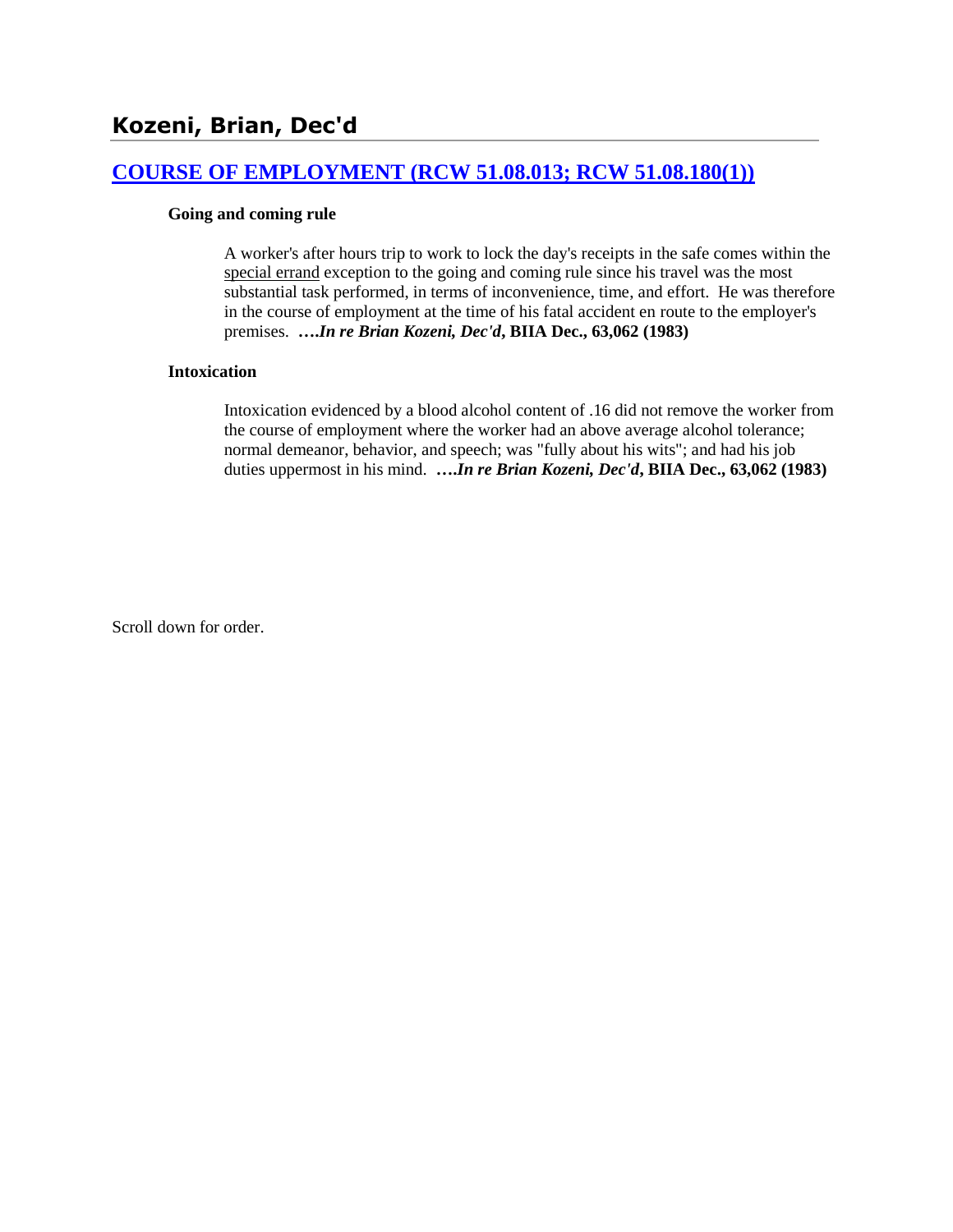### **BEFORE THE BOARD OF INDUSTRIAL INSURANCE APPEALS STATE OF WASHINGTON**

**IN RE: BRIAN KOZENI, DEC'D ) DOCKET NO. 63,062**

**CLAIM NO. J-154796 ) DECISION AND ORDER**

APPEARANCES:

Claimant, Brian Kozeni, Dec'd (beneficiaries of Brian Kozeni), by Gavin, Robinson, Kendrick, Redman and Mayes, per Thomas Carrato Employer, State of Washington Department of Parks and Recreation, by The Attorney General, per Robert Hargreaves, Assistant

**)**

Department of Labor and Industries, by The Attorney General, per Lawrence Sarjeant and Anthony B. Cannoro, Assistants

This is an appeal filed by the employer on October 1, 1982 from an order of the Department of Labor and Industries dated September 21, 1982, which adhered to the terms of orders dated August 30, 1982 approving the claim of the beneficiaries of Brian Kozeni, Deceased, for benefits under the Industrial Insurance Act. **AFFIRMED**.

# **DECISION**

Pursuant to RCW 51.52.104 and RCW 51.52.106, this matter is before the Board for review and decision on timely Petitions for Review filed by the claimant and the Department of Labor and Industries to a Proposed Decision and Order issued on July 29, 1983 in which the order of the Department dated September 21, 1982 was reversed, and remanded to the Department with instructions to issue an order denying the application for benefits under the Industrial Insurance Act filed by the dependents of Brian Kozeni.

The Board has reviewed the evidentiary rulings in the record of proceedings and finds that no prejudicial error was committed and said rulings are hereby affirmed.

Brian Kozeni, the decedent herein, was in the employ of the State of Washington Department of Parks and Recreation as a park ranger at Yakima Sportsman's Park situated a few miles east of Yakima.

He and the park manager, David M. Thornton, resided on the park premises and were the only year-round employees at the park. During the summer months, park aides were employed to

1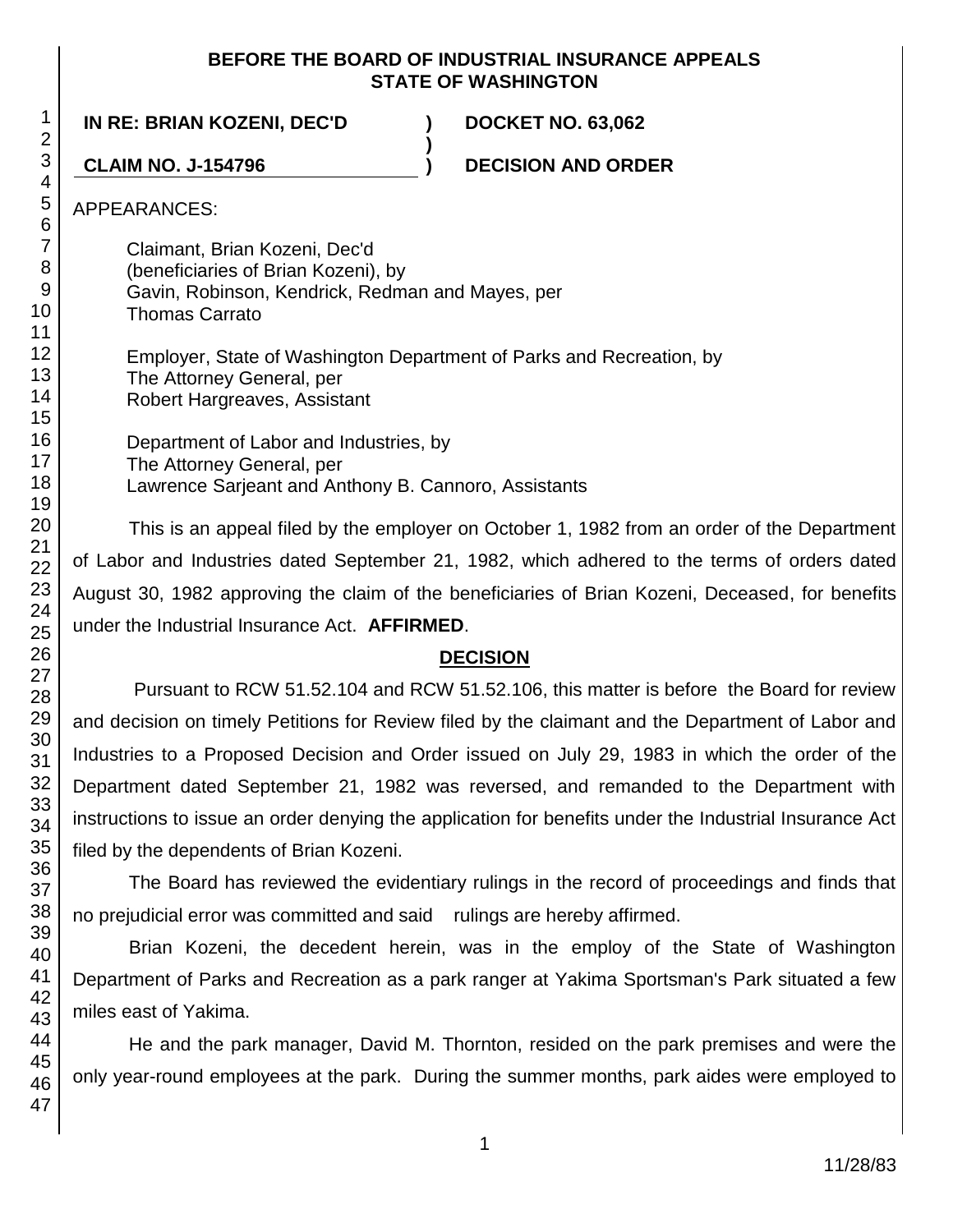assist in the park operations. Among the duties of a park aide was the collection of camping fees at the end of each day. The aide would place the fees collected, together with an accounting therefor, in a moneybag. The bag would then be taken to an office building situated in the central core area of the park, where it was turned over to either Mr. Thornton or Mr. Kozeni for deposit in the park safe. The safekeeping function was performed regularly at about 10:30 p.m. each night. Only Mr. Thornton or Mr. Kozeni performed this task as only they knew the combination to the safe. Extra compensation was granted for the performance of this function, in the form of what is termed "shift differential pay". However, it appears that it was not the practice of either of these men to make any claim for such extra compensation. Although we do not deem the factor of compensation critical to our determination, we do note that the decedent was paid shift differential pay for the day of his death.

It was the practice of Mr. Thornton and Mr. Kozeni to take turns performing the safekeeping function so that, barring any pre-arrangement between themselves to the contrary, each had the duty every other night. This meant that each performed this function during his off- duty hours inasmuch as their regular work shift was from 8 a.m. to 5 p.m. After finishing a regular work shift at 5:00 p.m., each was free to leave the park premises and go about his personal pursuits.

On August 11, 1982, Mr. Kozeni finished his regular work shift at 5:00 p.m., and proceeded to the Pour House Tavern situated on Keys Road approximately one-half mile south of Sportsman's Park. It was Mr. Kozeni's turn that evening to perform the safekeeping function. He stayed at the tavern, eating dinner, drinking beer and playing pool, until approximately 10:30 p.m., at which time he departed on his motorcycle to return to the park to lock up the day's receipts. On Keys Road (a public thoroughfare) at a point approximately two-hundred feet south of the park's entrance road, his motorcycle went out of control on a left-hand curve. The vehicle left the road, struck a tree, and Mr. Kozeni was killed.

A claim for death benefits was filed with the Department of Labor and industries on behalf of the decedent's two minor children. The Department determined that the decedent was acting in the course oG employment at the time of his fatal accident, and allowed the claim by its order dated September 21, 1982. The employer appeals the Department's determination on the ground that the "going and coming" rule precludes a finding that the decedent was acting in the course of employment at the time of his death.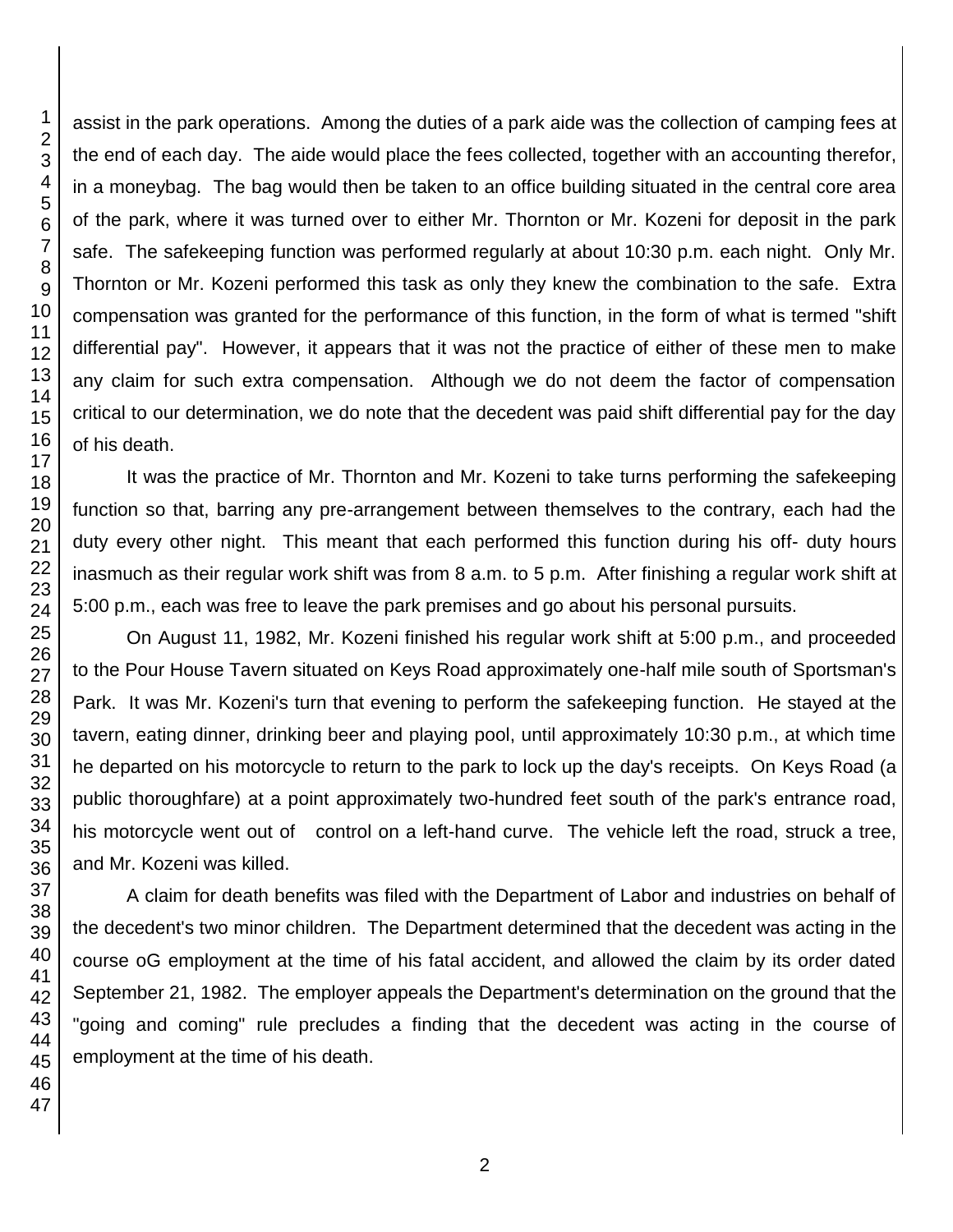It is well-established that a worker is not deemed to be "acting in the course of employment" while going to or from the "job site", as this latter term is defined by RCW 51.32.015. Flavorland Industries, Inc. v. Schumacher, 32 Wn. App. 428 (1982), and cases cited therein. Stated somewhat differently, going to and from work on the job site is the business of the employer (RCW 51.08.013), whereas going to and from work off the job site is the business of the employee. Flavorland, supra. This, however, is but a general rule -- one which has its most usual and obvious application to the everyday, routine commute to and from work. As with most general rules, it is subject to a number of exceptions. One of these exceptions is set forth in 1 Larson, Workmen's Compensation Law, Section 16.00, as follows:

> "The rule excluding off-premises injuries during the journey to and from work does not apply if the making of that journey, or the special degree of inconvenience or urgency under which it is made, whether or not separately compensated for, is in itself a substantial part of the service for which the worker is employed". (Emphasis added)

Encompassed within the above-stated exception is the so-called "special errand" rule which is set forth at Section 16.10 of Larson as follows:

> "When an employee, having identifiable time and space limits on his employment, makes an off-premises journey which would normally not be covered under the usual going and coming rule, the journey may be brought within the course of employment by the fact that the trouble and time of making the journey, or the special inconvenience, hazard, or urgency of making it in the particular circumstances, is itself sufficiently substantial to be viewed as an integral part of the service itself".

Thus, in Cymbor v. Binder Coal Company, 285 Pa. 440, 132 Atl. 363 (1926), where an electrician who worked in a mine during the day and had the additional duty of returning to the mine at 10:00 each evening to turn on a water pump, was run over by a train on his return trip home (he lived 1200 feet from the mine), it was held that the employee's journey to and from the mine each night was in the course of employment and the accident compensable on the ground that, as compared to the time and effort involved in simply turning on the water pump, the real work involved in such a task was the "going and coming". For a like holding based upon an identical rationale, see Traynor v. City of Buffalo, 203 N.Y. Supp. 590 (1924), wherein a city park employee had the additional duty of returning to the park each night after 9:00 p.m. To turn off the water fountain -- a task which consisted of simply tripping a lever -- and was run over by a car while returning home one evening.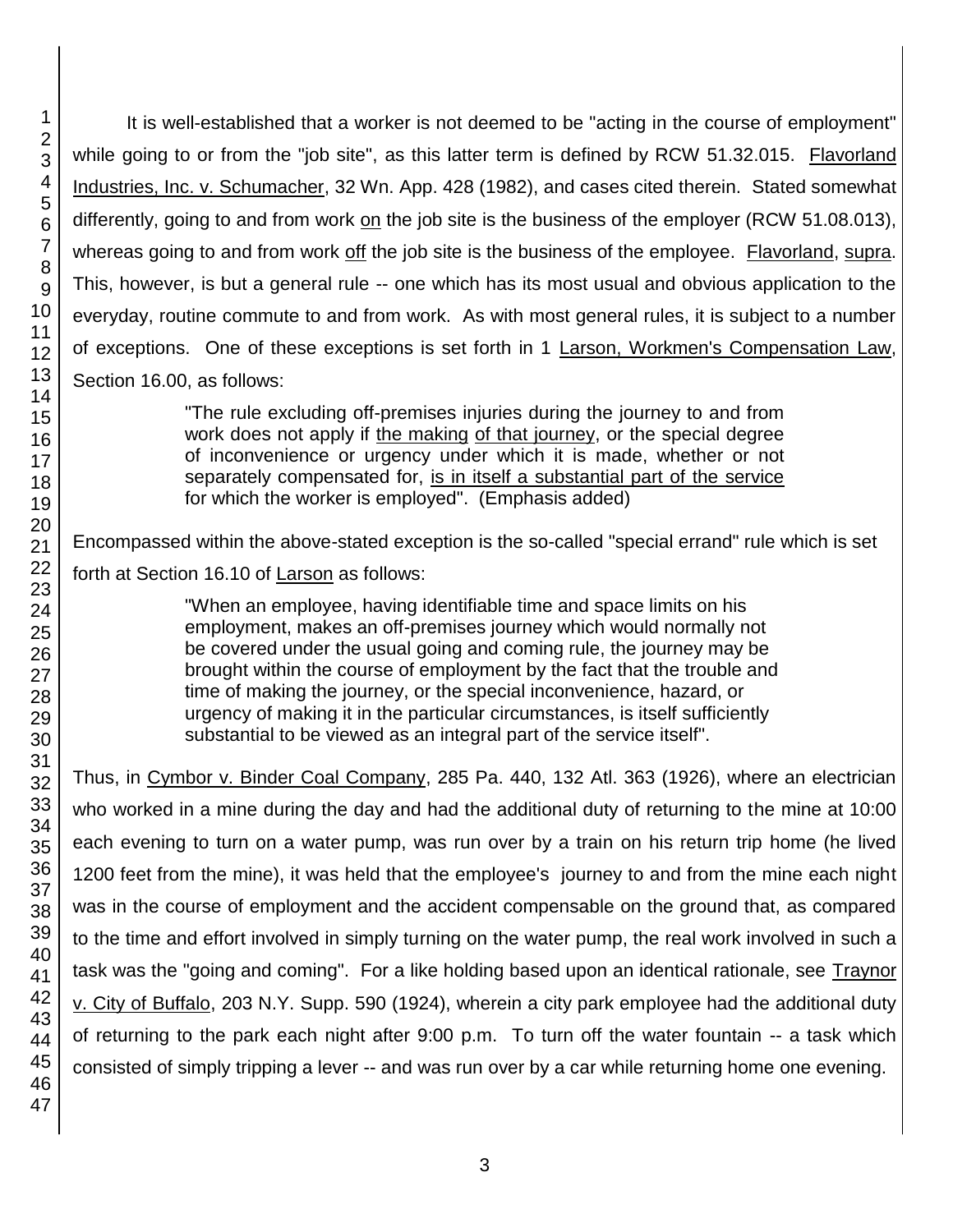Although we have uncovered no Washington case which turns squarely upon this "special errand" rule, that precept is recognized and alluded to by our Court of Appeals in Lang v. Department of Labor and Industries, 35 Wn. App. 259 (July 5, 1983 -- Supreme Court review denied October 28, 1983). In Lang the court stated:

> "It is true that a service for an employer may constitute a 'special service', even though it is not out of the ordinary. Binet v. Ocean Gate Board of Education, 90 N.J. Super. 571, 218 A. 2d 869 (1966). However, in order to qualify under this exception, the time and trouble of performing the special service must be so substantial that it constitutes an integral part of the service itself".

In Binet, supra, the death of a school principal was held to be in the course of employment and compensable where the decedent was killed in a car accident after having stopped off at a tavern on his way home from attending an evening P.T.A. meeting, even though he regularly attended such meetings and his attendance thereat was not mandatory. The court characterized his trip as a "special service" for the employer, and noted that to be "special", a service need not be "out of the ordinary, unusual or the source of extra risk". As to the school principal's intoxication, the court held that this would not constitute a bar to compensability, because it had not been shown that his intoxication was the "sole proximate cause" of the fatalaccident.

Returning to the case at hand, and in particular, to the safe- keeping function in question, it is obvious that it would take but a moment for the decedent to place the moneybag in the safe. The real labor -- in terms of inconvenience, time and effort -- was the interruption of the decedent's offduty personal activities, and his having to return to the park office at 10:30 in the evening, after having already put in a full day's work at the park. Quite clearly, we think, the decedent's travel was a substantial -- indeed the most substantial -- part of the safekeeping function to be performed. Accordingly, we hold that the decedent was in the course of performing a special errand for his employer at the time of his death, thereby excepting him from the general rule which excludes coverage of an employee while traveling to and from work.

It is, however, the employer's position that even if it be assumed, arguendo, that the "special errand" rule of exception is applicable herein, compensability is foreclosed by reason of the decedent's intoxication (blood alcohol level of .16%), which, it is alleged, was the proximate cause of the decedent's accident. Thus, the employer argues, the decedent must be deemed to have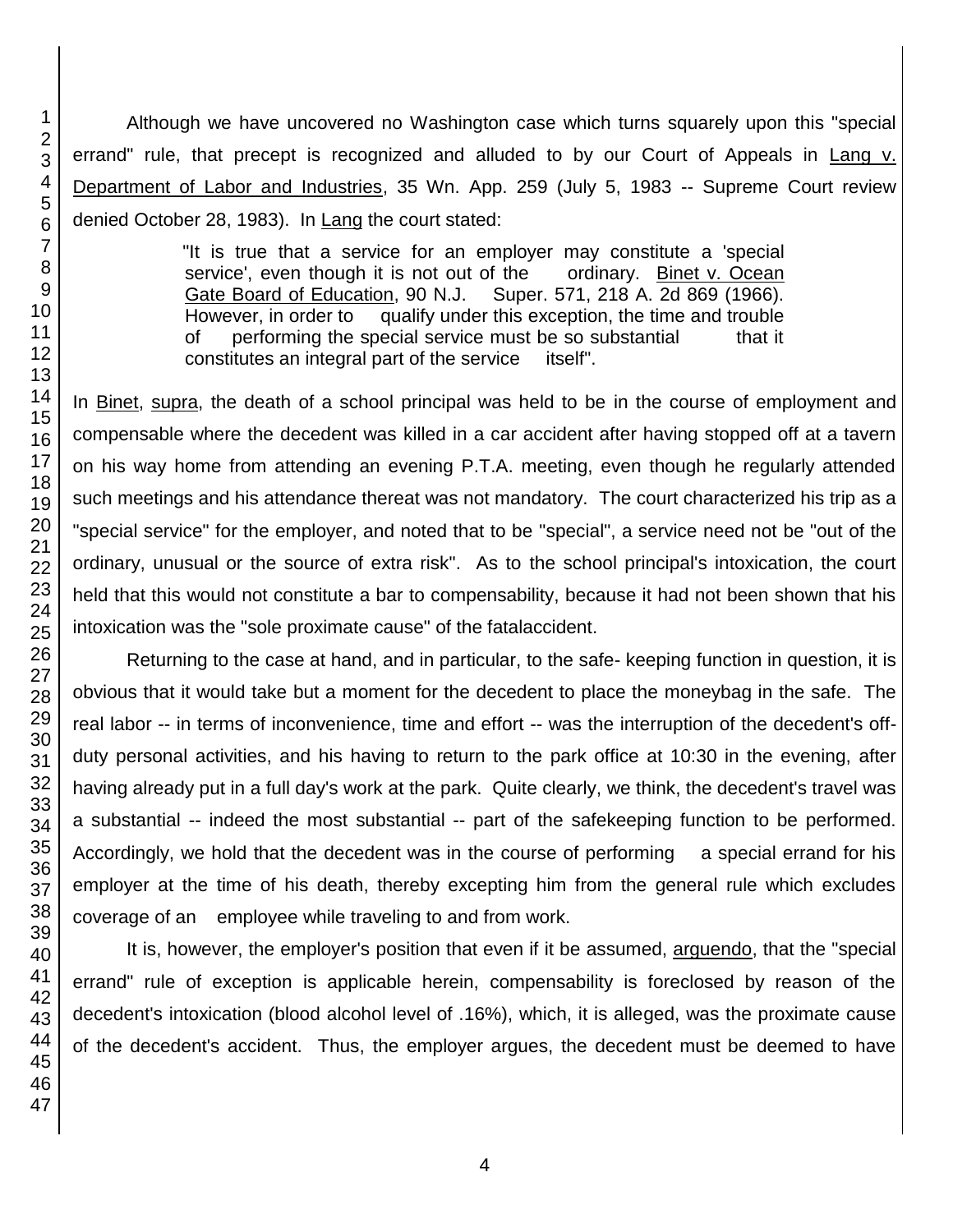"abandoned" his employment by reason of his intoxication inasmuch as it prevented him from completing his return journey to the park.

The only evidence in the record which is directly addressed to the cause of the decedent's accident is the investigative report of the Washington State patrol (Exhibit No. 2 herein) which attributes the accident to the motorcycle kick-stand having come in contact with the pavement as the decedent leaned into a leftward curve. Whatever causal role the decedent's intoxication played in the accident, if any, can only be inferred from the blood alcohol level itself. Be that as it may, a causal inquiry with regard to the accident itself is pointless. Under our Act, there need not be a causal link between the accident or injury itself and the employment for compensability to obtain. Simply stated, ours is not an "arising out of employment" jurisdiction. Boeing v. Department of Labor and Industries, 22 Wn. 2d 423 (1945); Stertz v. Industrial Insurance Commission, 91 Wn. 588 (1916). Under our Act, to be compensable, an accident or injury need only be sustained in or during "the course of employment". Tilly v. Department of Labor and Industries, 52 Wn. 2d 148 (1958). Specifically, with regard to intoxication as it pertains to the concept of "course of employment", the rule which prevails in this state is stated in Flavorland, supra, to wit:

> "Intoxication is a defense, in the absence of an applicable statute, only when the claimant has become so intoxicated he abandons his employment." (Emphasis added)

In the case at hand, eyewitness testimony pictures the decedent's demeanor, behavior and speech as normal and sober at the time he departed the tavern for the park, at which time he was overheard to say that he had to return to the park to lock up the day's receipts. There is nothing in the evidence that would depict the decedent as being in a drunken or wanton state. To the contrary, it would appear that he was fully about his wits and that the safekeeping duty was uppermost in his mind that evening as the hour of 10:30 p.m. approached.

In this regard, it is to be noted that there is evidence from which it can be concluded that the decedent had an above-average tolerance for alcohol. We find that the decedent's level of intoxication clearly was not such that he could reasonably be deemed to have "abandoned" his employment.

In sum, we hold that the decedent was acting in the course of employment at the time of his death within the meaning of the Washington Workers' Compensation Act, and that the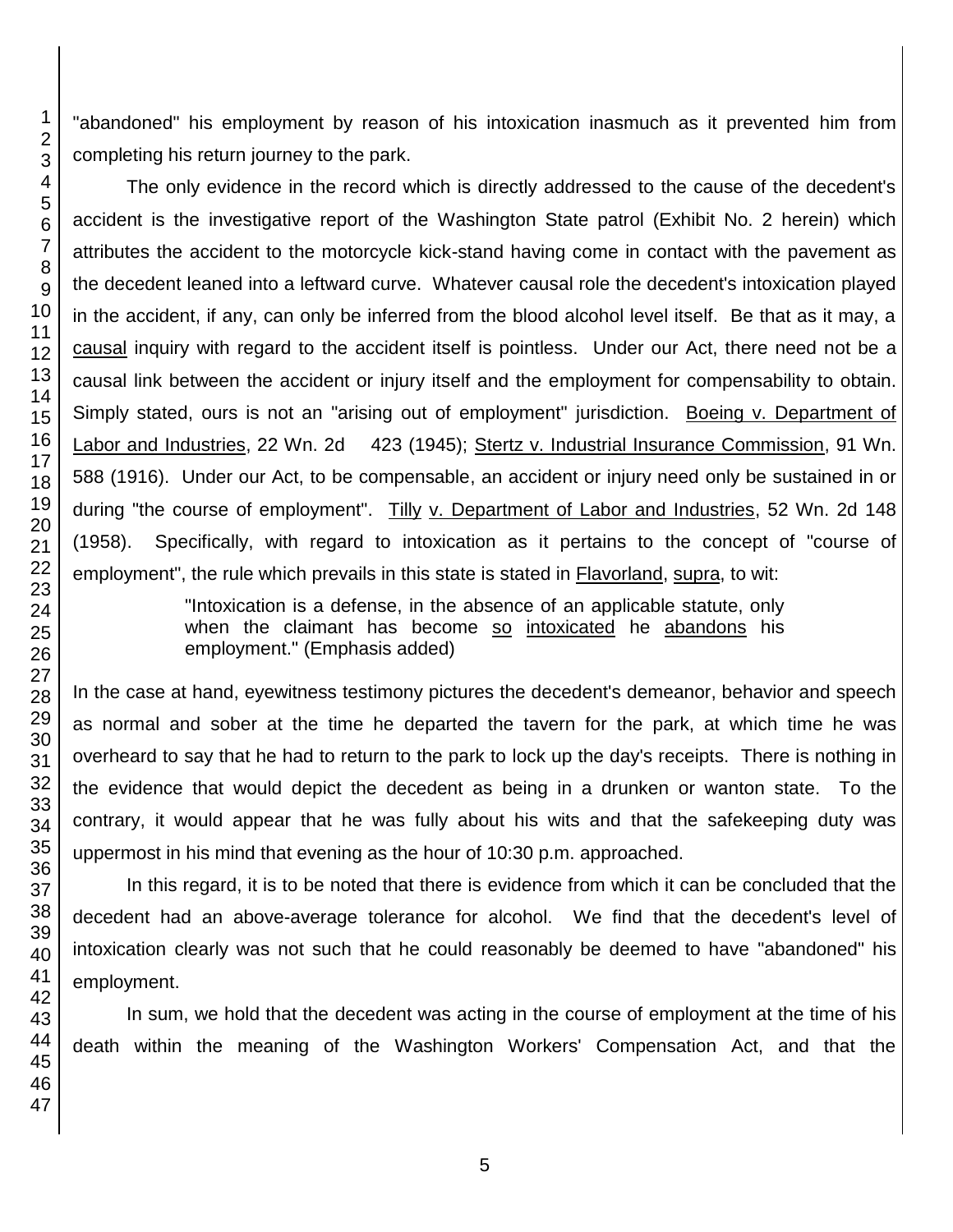Department's order allowing this claim for benefits on behalf of his minor children is correct and should be affirmed.

# **FINDINGS OF FACT**

- 1. On August 13, 1982, an accident report was filed with the Department of Labor and Industries on behalf of Jenny Kozeni and Michael Kozeni, dependent children of Brian Kozeni, the decedent herein, alleging that Brian Kozeni had sustained a fatal injury on August 11, 1982, while in the course of his employment with the State of Washington Parks and Recreation Commission. On August 30, 1982, the Department issued an order finding that Brian Kozeni had sustained a fatal injury on August 11, 1982, while engaged in the course of his employment, and allowing the claim. By separate order dated August 30, 1982, the Department placed th decedent's dependent children on the pension rolls. On September 15, 1982, the employer filed a protest and request for reconsideration to the Department's orders of August 30, 1982. On September 21, 1982, the Department issued an order affirming its orders of August 30, 1982. On October 1, 1982, the employer filed a notice of appeal to the Board of Industrial Insurance Appeals, and on October 25, 1982, the Board issued an order granting the employer's appeal.
- 2. On August 11, 1982, at approximately 10:30 p.m., the decedent, Brian Kozeni, was killed as a result of a motorcycle accident which occurred on Keys Road, a public roadway, at a point approximately 200 feet south of the entrance road to Yakima Sportsman's Park, a state park located a few miles east of the city of Yakima.
- 3. The decedent was employed as a park ranger at Yakima Sportsman's Park. His regular work shift was from 8 a.m. to 5 p.m. He resided on the park premises, but was free after 5 p.m. each evening to leave the park premises and go about his personal pursuits. Approximately every other evening, at about 10:30 p.m., it was his duty to return to the central core area of the park and take receipt of the day's camping fee collections and deposit such fees in the park safe.
- 4. After finishing his regular work shift at 5 p.m. on August 11, 1982, the decedent went to the Pour House Tavern, which was located about half a mile south on Keys Road from Sportsman's park. At the tavern, he had dinner, drank beer, and played pool until his departure for the park at around 10:30 p.m.
- 5. At the time of the decedent's death on August 11, 1982, he was enroute back to the park for the specific purpose of locking up the day's camping receipts in the park safe. The safekeeping function itself took only a moment in terms of time inasmuch as it merely consisted of placing a moneybag in the park safe.